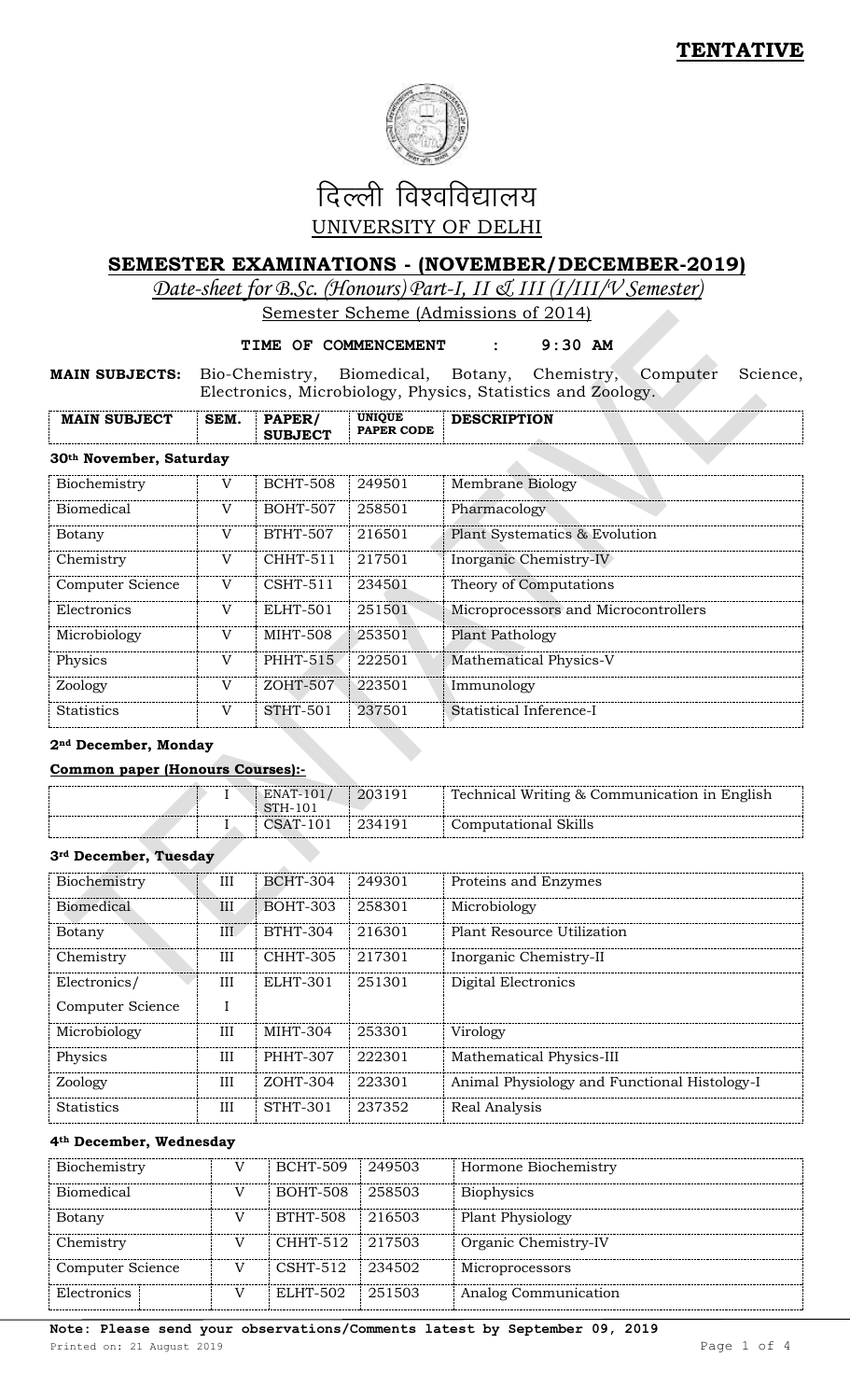| <b>SUBJECT</b> |
|----------------|
|----------------|

# **4th December, Wednesday Contd. ….**

| Microbiology      | MIHT-509 | 253503 | Immunology             |
|-------------------|----------|--------|------------------------|
| Physics           | PHHT-516 | 222502 | Quantum Mechanics      |
| Zoology           | ZOHT-508 | 223503 | Ecology                |
| <b>Statistics</b> | STHT-502 | 237502 | Applied Statistics-III |

## **5th December, Thursday**

| Biochemistry      |   | <b>BCHT-101</b> | 249101  | Bio-molecules                        |
|-------------------|---|-----------------|---------|--------------------------------------|
| Chemistry         |   | <b>CHHT-101</b> | 217101  | Inorganic Chemistry-I                |
| Computer Science/ |   | $CSHT-101$      | 234101/ | Programming Fundamentals/            |
| Electronics       | Ш | $CS-I$          | 251305  | Fundamental of Programming Languages |
| Microbiology      |   | $MHT-101$       | 253101  | Introduction to Microbial World      |
| Physics           |   | <b>PHHT-101</b> | 222101  | Mathematical Physics-I               |
| <b>Statistics</b> |   | <b>STHT-102</b> | 237152  | Calculus-I                           |

 $\mathbf{A}$ 

#### **6th December, Friday**

| Biochemistry      | IΙI | <b>BCHT-305</b> | 249303 | Metabolism of Carbohydrates & Lipids    |
|-------------------|-----|-----------------|--------|-----------------------------------------|
| <b>Biomedical</b> | III | <b>BOHT-304</b> | 258303 | Pathology                               |
| Chemistry         | III | CHHT-306        | 217303 | Organic Chemistry-II                    |
| Computer Science  | Ш   | <b>CSHT-305</b> | 234301 | Design and Analysis of Algorithms       |
| Electronics       | III | ELHT-302        | 251303 | Analog Electronics-I                    |
| Microbiology      | III | MIHT-305        | 253303 | Microbial Physiology and Metabolism-I   |
| Physics           | IΙI | <b>PHHT-308</b> | 222302 | Microprocessor and Computer Programming |
| <b>Statistics</b> | III | <b>STHT-302</b> | 237301 | Probability and Statistical Methods-III |

# **7th December, Saturday**

| Biochemistry      | V           | <b>BCHT-510</b> | 249505   | Immunology-I                    |
|-------------------|-------------|-----------------|----------|---------------------------------|
| <b>Biomedical</b> | $\mathbf V$ | <b>BOHT-509</b> | 258505   | <b>Clinical Biochemistry</b>    |
| Botany            | $\mathbf V$ | <b>BTHT-509</b> | 216571   | <b>Environmental Management</b> |
|                   |             | $LSPT-409$      | 216/223/ | <b>Bioinformatics</b>           |
|                   |             |                 | 558      |                                 |
| Chemistry         | V           | <b>CHHT-513</b> | 217505   | Physical Chemistry-IV           |
| Computer Science  | V           | $CSHT-513$      | 234504   | <b>Internet Technologies</b>    |
| Electronics       | V           | ELHT-503        | 251505   | Electronic Instrumentation      |
| Microbiology      | V           | $MIHT-510$      | 253505   | <b>Industrial Microbiology</b>  |
| Physics           | V           | <b>PHHT-517</b> | 222503   | Atomic and Molecular Physics    |
| Zoology           | V           | ZOHT-509        | 223505   | Developmental Biology           |
| <b>Statistics</b> | V           | STHT-503        | 237503   | Linear Models                   |

## **9th December, Monday**

| Biochemistry      | L | <b>BCHT-102</b> | 249103 | Bio-Physics                           |
|-------------------|---|-----------------|--------|---------------------------------------|
| <b>Biomedical</b> |   | <b>BOHT-101</b> | 258101 | Human Physiology-I                    |
| Botany            |   | <b>BTHT-101</b> | 216101 | Biodiversity-I (Algae & Microbiology) |
| Chemistry         |   | <b>CHHT-102</b> | 217103 | Organic Chemistry-I                   |
| Computer Science  | L | <b>MAPT-101</b> | 235166 | Calculus and Matrices                 |
| Electronics       |   | <b>ELHT-102</b> | 251102 | <b>Engineering Materials</b>          |
| Microbiology      |   | MIHT-102        | 253103 | Bacteriology                          |
| Physics           |   | <b>PHHT-102</b> | 222103 | Mechanics                             |
| <b>Statistics</b> |   | <b>STHT-104</b> | 237101 | Probability and Statistical Methods-I |
| Zoology           | L | $ZOHT-101$      | 223101 | Biodiversity-I (Non-Chordata)         |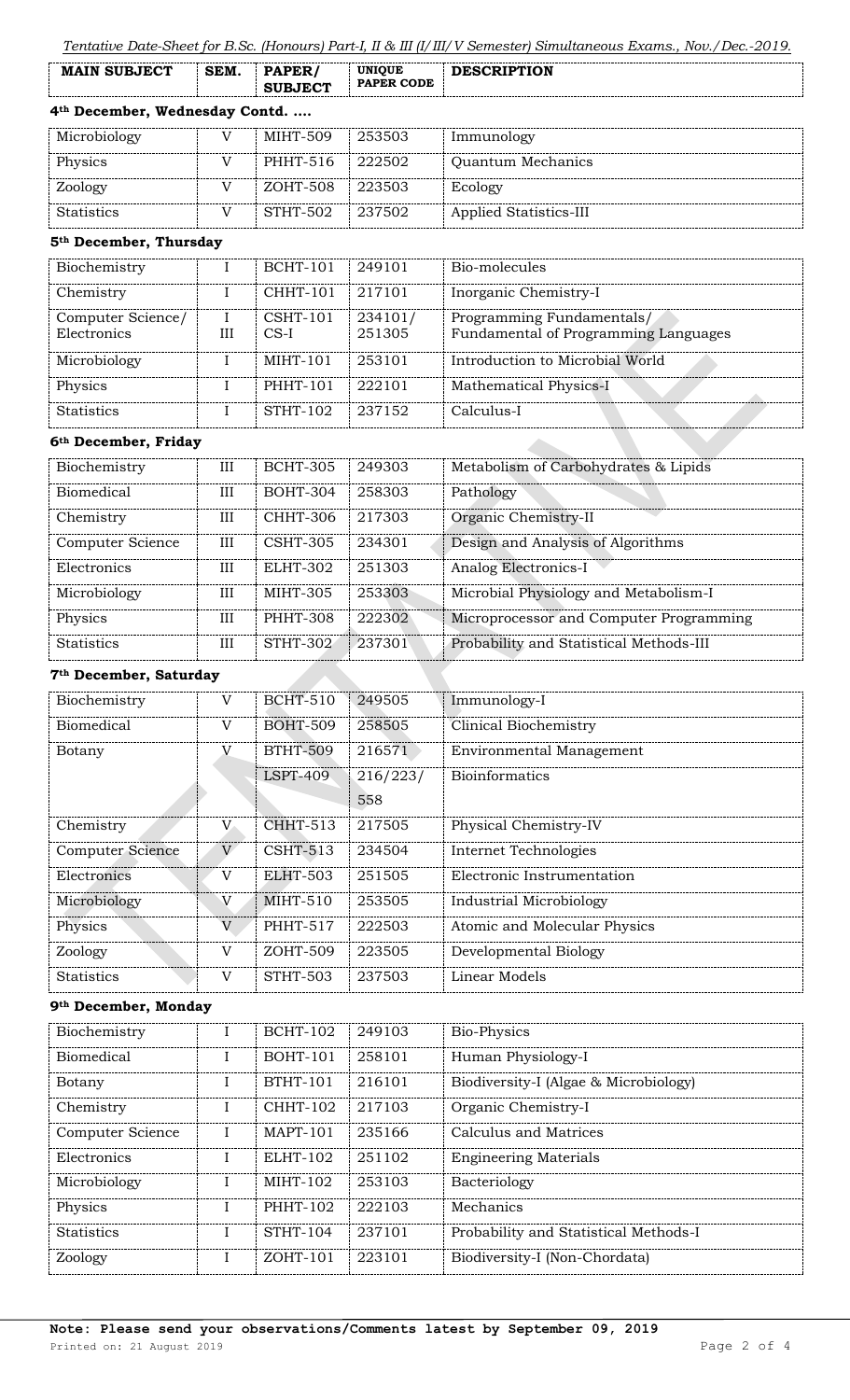| <b>MAIN SUBJECT</b> | SEM. | PER<br>.<br><b>SURJECT</b> | <b>UNIOUE</b><br><b>PAPER CODE</b> | <b>DESCRIPTION</b> |
|---------------------|------|----------------------------|------------------------------------|--------------------|
|                     |      |                            |                                    |                    |

## **10th December, Tuesday**

| Bot./Zool.       | Ш | MACT-303 | 235161 | Mathematics & Statistics         |
|------------------|---|----------|--------|----------------------------------|
| Computer Science | Ш | STC-301  | 237161 | Basic Statistics and Probability |

# **11th December, Wednesday**

| Botany/                             | V | GGHT-501        | 216/223/ | Genetics & Genomics-I                    |
|-------------------------------------|---|-----------------|----------|------------------------------------------|
| Biochemistry/                       |   |                 | 589      |                                          |
| Biomedical/                         |   |                 |          |                                          |
| Microbiology/ Zool.                 |   |                 |          |                                          |
| Chemistry                           | V | CHHT-514        | 217365   | Biochemistry and Environmental Chemistry |
| Computer Science                    | V |                 | 234506/  | Operational Research I                   |
|                                     |   |                 | 236163   |                                          |
| Electronics                         | V | ELHT-504        | 251506   | Wave Propagation and Antenna             |
| Physics                             | V | <b>PHHT-518</b> | 222504   | Electronic Devices                       |
| <b>Statistics</b>                   | V | STHT-504        | 237504   | <b>Stochastic Processes</b>              |
| 12 <sup>th</sup> December, Thursday |   |                 |          |                                          |

# **12th December, Thursday**

| Biochem./Biomed./                                          |  | CHCT-301        | 217151  | Chemistry-I             |
|------------------------------------------------------------|--|-----------------|---------|-------------------------|
| Bot./Zool./Mirobio.                                        |  |                 |         |                         |
| Chemistry                                                  |  | MACT-101        | 235164  | Mathematics-I           |
| Computer Science                                           |  | $CSHT-102$      | 234103  | Discrete Structures     |
| Electronics                                                |  | <b>ELHT-103</b> | 251104  | <b>Network Analysis</b> |
| Physics                                                    |  | <b>CHCT-101</b> | 217153/ | Chemistry               |
|                                                            |  |                 | 217181  |                         |
| <b>Statistics</b>                                          |  | <b>STHT-103</b> | 237153  | Algebra-I               |
| $1045 \, \text{m}$ . $1 \, \text{m}$ $\text{m}$ $\text{m}$ |  |                 |         |                         |

# **13th December, Friday**

| Botany/             | Ш                    | <b>CBHT-301</b> | 216/223/ | Cell Biology-I             |
|---------------------|----------------------|-----------------|----------|----------------------------|
| Biochemistry/       |                      |                 | 381      |                            |
| Biomedical/         |                      |                 |          |                            |
| Microbiology/ Zool. |                      |                 |          |                            |
| Chemistry           | Ш                    | <b>CHHT-307</b> | 217305   | Physical Chemistry-II      |
| Computer Science    | $\overline{\rm III}$ | <b>CSHT-306</b> | 234303   | <b>Systems Programming</b> |
| Geology             | III                  | <b>GEHT-303</b> | 219305   | Metamorphic Petrology      |
| Physics             | III                  | PHHT-309        | 222304   | Thermal Physics            |
| <b>Statistics</b>   | III                  | <b>STHT-303</b> | 237302   | Applied Statistics-II      |

# **14th December, Saturday**

| Biomed./Bot./Zool. | $LSPT-101$ | 216/223/ | Biology-I (Introduction to Biology) |
|--------------------|------------|----------|-------------------------------------|
|                    |            |          |                                     |
| Electronics        | ELHT-101   | 251101   | Applied Quantum Mechanics           |

# **16th December, Monday**

| Botany/             | III | MBHT-301        | 216/223/ | Molecular Biology-I |
|---------------------|-----|-----------------|----------|---------------------|
| Biochemistry/       |     |                 | 385      |                     |
| Biomedical/         |     |                 |          |                     |
| Microbiology/ Zool. |     |                 |          |                     |
| Chemistry           | Ш   | MACT-302        | 235365   | Mathematics-II      |
| Computer Science    | III | CSHT-307        | 234305   | Database Systems    |
| Electronics         | III | <b>MAHT-305</b> | 235372   | Mathematics-II      |
| Physics             | III | <b>PHHT-310</b> | 235362   | Mathematics-I       |
| <b>Statistics</b>   | III | STHT-304        | 237303   | Survey Sampling     |